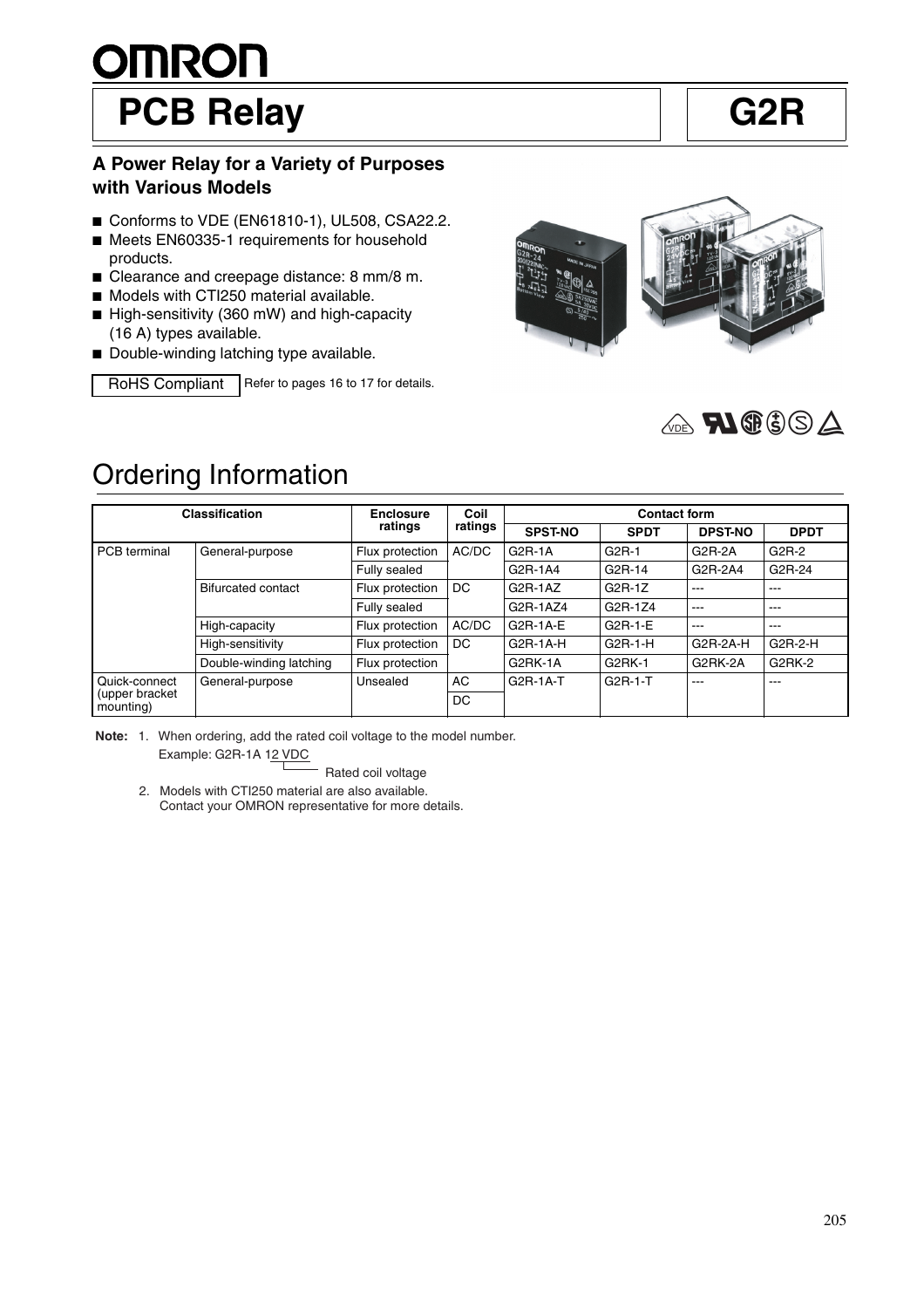#### **Model Number Legend**



#### **5. Enclosure Ratings**

None: Flux protection

#### 4: Fully sealed

**6. Terminals**

None: Straight PCB<br>T: Quick-connec

- Quick-connect (upper bracket mounting) **7. Classification**
	- - None: General-purpose
		- E: High-capacity H: High-sensitivity
- **8. Safety standards** None: UL/CSA/VDE/SEV/TÜV SKVD: UL/CSA/VDE/SEV/TÜV/SEMKO
- **9. Rated Coil Voltage**

Refer to *Coil Ratings*.

### **Specifications**

#### ■ Coil Ratings

| <b>Rated voltage</b>                              |                                 | 12 VAC      | <b>24 VAC</b>                                     | 100/<br>(110) VAC | <b>120 VAC</b>   | 200/ (220)<br>VAC. | <b>220 VAC</b>   | 230 VAC            | <b>240 VAC</b>     |
|---------------------------------------------------|---------------------------------|-------------|---------------------------------------------------|-------------------|------------------|--------------------|------------------|--------------------|--------------------|
| <b>Rated current</b>                              | 50 Hz                           | 93 mA       | 46.5 mA                                           | $11 \text{ mA}$   | $9.3 \text{ mA}$ | 5.5 mA             | $5.1 \text{ mA}$ | 4.7 mA             | 4.7 mA             |
|                                                   | 60 Hz                           | 75 mA       | 37.5 mA                                           | 9/<br>(10.6) mA   | $7.5 \text{ mA}$ | 4.5(5.3)<br>mA.    | 4.1 mA           | 3.8 <sub>m</sub> A | 3.8 <sub>m</sub> A |
| <b>Coil resistance</b>                            |                                 | 65 $\Omega$ | 260 $\Omega$                                      | 4,600 $\Omega$    | $6,500 \Omega$   | 20,200 $\Omega$    | $25.000 \Omega$  | 26.850 $\Omega$    | $30,000 \Omega$    |
| <b>Coil inductance</b>                            | <b>Armature OFF</b>             | 0.19        | 0.81                                              | 13.34             | 21               | 51.3               | 57.5             | 62                 | 65.5               |
| (H) (ref. value)                                  | <b>Armature ON</b>              | 0.39        | 1.55                                              | 26.84             | 42               | 102                | 117              | 124                | 131                |
| Must operate voltage                              |                                 |             | 80% max. of rated voltage                         |                   |                  |                    |                  |                    |                    |
| Must release voltage<br>30% min. of rated voltage |                                 |             |                                                   |                   |                  |                    |                  |                    |                    |
| Max. voltage                                      | 140% of rated voltage (at 23°C) |             |                                                   |                   |                  |                    |                  |                    |                    |
| Power consumption                                 |                                 |             | Approx. 0.9 VA at 60 Hz (approx. 0.7 VA at 60 Hz) |                   |                  |                    |                  |                    |                    |

| <b>Rated voltage</b>                            |                     | 5 VDC                     | 6 VDC       | 12 VDC       | <b>24 VDC</b>  | 48 VDC            | 100 VDC         |  |
|-------------------------------------------------|---------------------|---------------------------|-------------|--------------|----------------|-------------------|-----------------|--|
| Rated current (50/60 Hz)                        |                     | $106 \text{ mA}$          | 88.2 mA     | 43.6 mA      | 21.8 mA        | $11.5 \text{ mA}$ | 5.3 mA          |  |
| <b>Coil resistance</b>                          |                     | 47 $\Omega$               | 68 $\Omega$ | 275 $\Omega$ | 1,100 $\Omega$ | 4.170 $\Omega$    | 18,860 $\Omega$ |  |
| Coil inductance                                 | <b>Armature OFF</b> | 0.20                      | 0.28        | 1.15         | 4.27           | 13.86             | 67.2            |  |
| (H) (ref. value)                                | <b>Armature ON</b>  | 0.39                      | 0.55        | 2.29         | 8.55           | 27.71             | 93.2            |  |
| Must operate voltage                            |                     | 70% max. of rated voltage |             |              |                |                   |                 |  |
| Must release voltage                            |                     | 15% min. of rated voltage |             |              |                |                   |                 |  |
| Max. voltage<br>170% of rated voltage (at 23°C) |                     |                           |             |              |                |                   |                 |  |
| <b>Power consumption</b>                        |                     | Approx. 0.53 W            |             |              |                |                   |                 |  |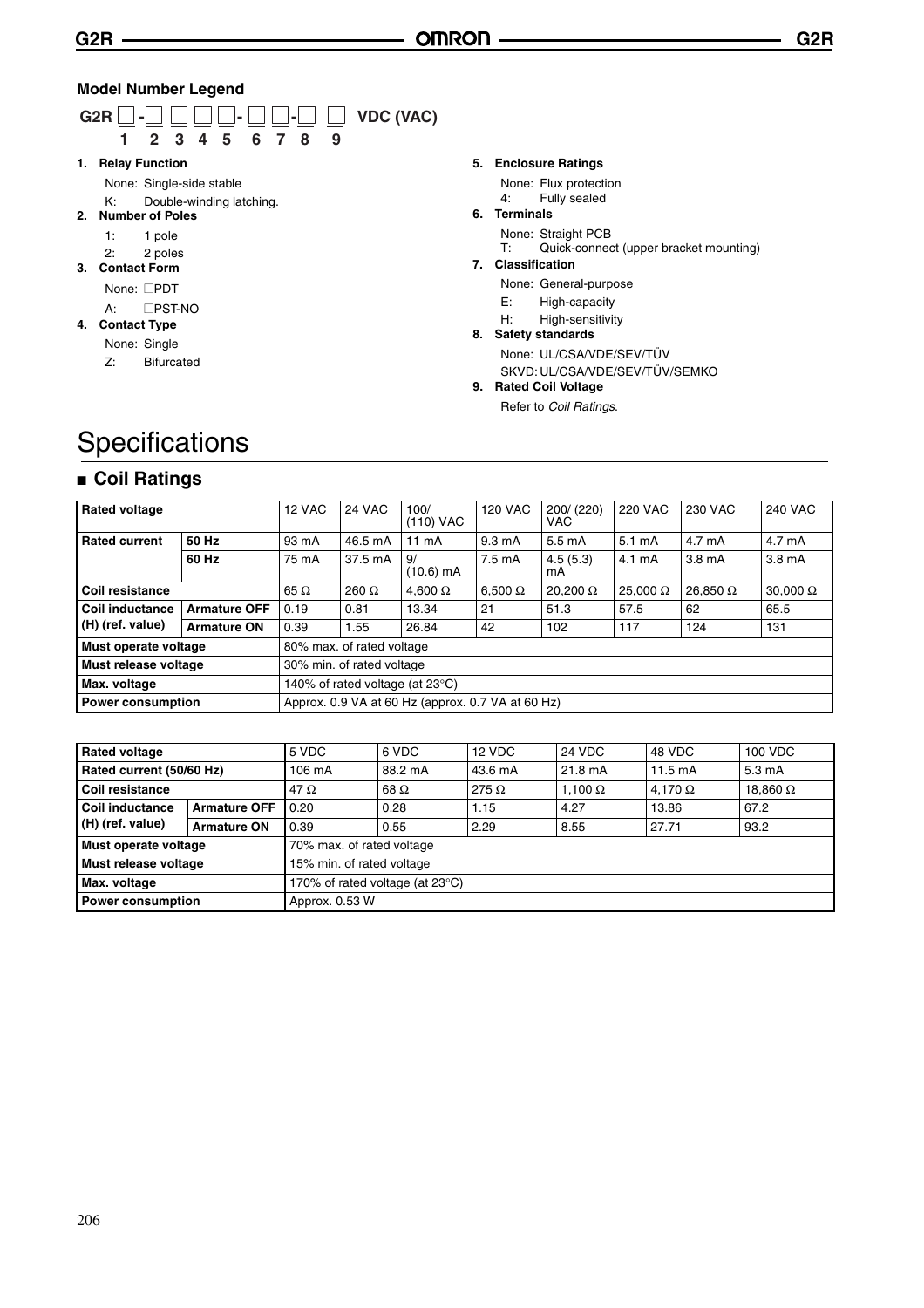#### **High-sensitivity Relays**

| <b>Rated voltage</b>                      |                     | 5 VDC                           | 6 VDC                     | 12 VDC       | 24 VDC          | 48 VDC           |  |  |
|-------------------------------------------|---------------------|---------------------------------|---------------------------|--------------|-----------------|------------------|--|--|
| Rated current (50/60 Hz)<br>(See note 1.) |                     | 71.4 mA                         | 60 mA                     | 30 mA        | $15 \text{ mA}$ | $7.5 \text{ mA}$ |  |  |
| Coil resistance (See note 1.)             |                     | $70 \Omega$                     | 100 $\Omega$              | $400 \Omega$ | 1.600 $\Omega$  | 6,400 $\Omega$   |  |  |
| <b>Coil inductance</b>                    | <b>Armature OFF</b> | 0.37                            | 0.53                      | 2.14         | 7.80            | 31.20            |  |  |
| (H) (ref. value)                          | <b>Armature ON</b>  | 0.75                            | 1.07                      | 4.27         | 15.60           | 62.40            |  |  |
| Must operate voltage                      |                     |                                 | 70% max. of rated voltage |              |                 |                  |  |  |
| Must release voltage                      |                     | 15% min. of rated voltage       |                           |              |                 |                  |  |  |
| Max. voltage                              |                     | 170% of rated voltage (at 23°C) |                           |              |                 |                  |  |  |
| <b>Power consumption</b>                  |                     | Approx. 0.36 W                  |                           |              |                 |                  |  |  |

Note: 1. The rated current and coil resistance are measured at a coil temperature of 23°C with a tolerance of <sup>+15%</sup>/<sub>–20%</sub> (AC rated current) or ±10% (DC coil resistance).

**2.** Operating characteristics are measured at a coil temperature of 23°C.

**3.** Depending on the type of Relay, some Relays do not have coil specifications. Contact your OMRON representative for more details.

#### **Double-winding Latching Relays**

| <b>Rated voltage</b>                      |                               |                     | 5 VDC                           | 6 VDC                                                | 12 VDC       | 24 VDC       |  |  |
|-------------------------------------------|-------------------------------|---------------------|---------------------------------|------------------------------------------------------|--------------|--------------|--|--|
| Set coil                                  | Rated current (See note 1.)   |                     | 167 mA                          | 138 mA                                               | 70.6 mA      | 34.6 mA      |  |  |
|                                           | Coil resistance (See note 1.) |                     | $30 \Omega$                     | 43.5 $\Omega$                                        | 170 $\Omega$ | 694 $\Omega$ |  |  |
|                                           | <b>Coil inductance</b>        | <b>Armature OFF</b> | 0.073                           | 0.104                                                | 0.42         | 1.74         |  |  |
|                                           | (H) (ref. value)              | <b>Armature ON</b>  | 0.146                           | 0.208                                                | 0.83         | 3.43         |  |  |
| <b>Rated current</b><br><b>Reset coil</b> |                               | 119 mA              | 100 mA                          | 50 mA                                                | 25 mA        |              |  |  |
|                                           | Coil resistance               |                     | 42 $\Omega$                     | $60 \Omega$                                          | 240 $\Omega$ | 960 $\Omega$ |  |  |
|                                           | Coil inductance               | <b>Armature OFF</b> | 0.003                           | 0.005                                                | 0.018        | 0.079        |  |  |
|                                           | (H) (ref. value)              | <b>Armature ON</b>  | 0.006                           | 0.009                                                | 0.036        | 0.148        |  |  |
| Must set voltage                          |                               |                     | 70% max. of rated voltage       |                                                      |              |              |  |  |
| Must reset voltage                        |                               |                     | 70% max. of rated voltage       |                                                      |              |              |  |  |
| Max. voltage                              |                               |                     | 140% of rated voltage (at 23°C) |                                                      |              |              |  |  |
|                                           | <b>Power consumption</b>      |                     |                                 | Set coil: Approx. 850 mW; Reset coil: Approx. 600 mW |              |              |  |  |

Note: 1. The rated current and coil resistance are measured at a coil temperature of 23°C with a tolerance of ±10%.

**2.** Operating characteristics are measured at a coil temperature of 23°C.

#### ■ **Contact Ratings**

#### **PCB/Flux Protection, Quick-connect Terminal Relays**

| Item                                     |                                    | General-purpose, quick-connect terminal              |                                     |                                                      |                                       | <b>High-capacity</b>                                 |  |
|------------------------------------------|------------------------------------|------------------------------------------------------|-------------------------------------|------------------------------------------------------|---------------------------------------|------------------------------------------------------|--|
| <b>Number of poles</b>                   | pole                               |                                                      | 2 poles                             |                                                      | 1 pole                                |                                                      |  |
| Load                                     | Resistive load<br>$(cos\phi = 1)$  | Inductive load<br>$(cos\phi = 0.4)$<br>$L/R = 7$ ms) | Resistive load<br>$(cos\phi = 1)$   | Inductive load<br>$(cos\phi = 0.4)$<br>$L/R = 7$ ms) | Resistive load<br>$(cos\phi = 1)$     | Inductive load<br>$(cos\phi = 0.4)$<br>$L/R = 7$ ms) |  |
| <b>Rated load</b>                        | 10 A at 250 VAC;<br>10 A at 30 VDC | 7.5 A at 250<br>VAC:<br>5 A at 30 VDC                | 5 A at 250<br>VAC:<br>5 A at 30 VDC | 2 A at 250 VAC;<br>3 A at 30 VDC                     | 16 A at 250<br>VAC:<br>16 A at 30 VDC | 8 A at 250 VAC:<br>8 A at 30 VDC                     |  |
| <b>Rated carry current</b>               | 10A                                |                                                      | 5 A                                 |                                                      | 16A                                   |                                                      |  |
| Max. switching voltage                   | 380 VAC, 125 VDC                   |                                                      | 380 VAC, 125 VDC                    |                                                      | 380 VAC, 125 VDC                      |                                                      |  |
| Max. switching current   10 A            |                                    |                                                      | 5 A                                 |                                                      | 16A                                   |                                                      |  |
| Max. switching power                     | 2.500 VA.<br>300 W                 | 1.875 VA.<br>150 W                                   | 1.250 VA.<br>150 W                  | 500 VA.<br>90 W                                      | 4.000 VA.<br>480 W                    | 2.000 VA.<br>240 W                                   |  |
| <b>Failure rate</b><br>(reference value) | 100 mA at 5 VDC                    |                                                      | 10 mA at 5 VDC                      |                                                      | 100 mA at 5 VDC                       |                                                      |  |

**Note:** P level:  $\lambda_{60} = 0.1 \times 10^{-6}$ /operation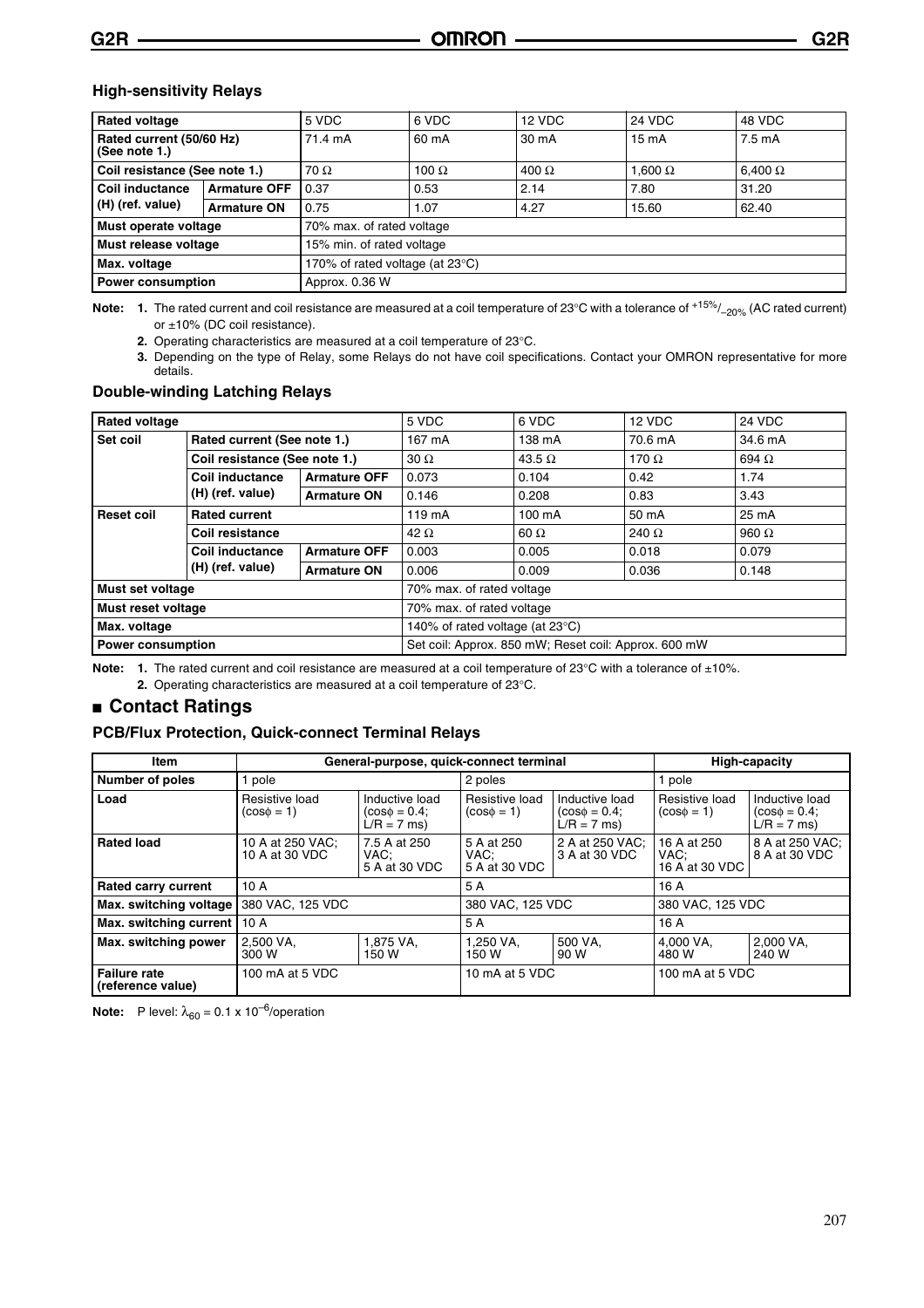#### **PCB/Flux Protection Relays**

| Item                                     |                                   | <b>Bifurcated contacts</b>                           | <b>High-sensitivity</b>           |                                                      |                                   |                                                      |  |
|------------------------------------------|-----------------------------------|------------------------------------------------------|-----------------------------------|------------------------------------------------------|-----------------------------------|------------------------------------------------------|--|
| <b>Number of poles</b>                   | pole                              |                                                      | 1 pole                            |                                                      | 2 poles                           |                                                      |  |
| Load                                     | Resistive load<br>$(cos\phi = 1)$ | Inductive load<br>$(cos\phi = 0.4)$<br>$L/R = 7$ ms) | Resistive load<br>$(cos\phi = 1)$ | Inductive load<br>$(cos\phi = 0.4)$<br>$L/R = 7$ ms) | Resistive load<br>$(cos\phi = 1)$ | Inductive load<br>$(cos\phi = 0.4)$<br>$L/R = 7$ ms) |  |
| <b>Rated load</b>                        | 5 A at 250 VAC:<br>5 A at 30 VDC  | 2 A at 250 VAC:<br>3 A at 30 VDC                     | 5 A at 250 VAC:<br>5 A at 30 VDC  | 2 A at 250 VAC:<br>3 A at 30 VDC                     | 3 A at 250 VAC:<br>3 A at 30 VDC  | 1 A at 250 VAC:<br>1.5 A at 30 VDC                   |  |
| <b>Rated carry current</b>               | 5 A                               |                                                      | 5 A                               |                                                      | 3 A                               |                                                      |  |
| Max. switching voltage                   | 380 VAC, 125 VDC                  |                                                      | 380 VAC, 125 VDC                  |                                                      | 380 VAC, 125 VDC                  |                                                      |  |
| Max. switching current 5 A               |                                   |                                                      | 5 A                               |                                                      | 3 A                               |                                                      |  |
| Max. switching power                     | 1.250 VA.<br>150 W                | 500 VA.<br>90 W                                      | 1.250 VA.<br>150 W                | 500 VA.<br>90 W                                      | 750 VA.<br>90 W                   | 250 VA.<br>45 W                                      |  |
| <b>Failure rate</b><br>(reference value) | 1 mA at 5 VDC                     |                                                      | 100 mA at 5 VDC                   |                                                      | 10 mA at 5 VDC                    |                                                      |  |

**Note:** P level:  $\lambda_{60} = 0.1 \times 10^{-6}$ /operation

#### **PCB/Fully sealed Relays**

| Item                                     |                                   |                                                      | General-purpose (single contact)  |                                                      |                                   | <b>Bifurcated contact</b>                            |  |
|------------------------------------------|-----------------------------------|------------------------------------------------------|-----------------------------------|------------------------------------------------------|-----------------------------------|------------------------------------------------------|--|
| <b>Number of poles</b>                   | pole                              |                                                      | 2 poles                           |                                                      |                                   | 1 pole                                               |  |
| Load                                     | Resistive load<br>$(cos\phi = 1)$ | Inductive load<br>$(cos\phi = 0.4)$<br>$L/R = 7$ ms) | Resistive load<br>$(cos\phi = 1)$ | Inductive load<br>$(cos\phi = 0.4)$<br>$L/R = 7$ ms) | Resistive load<br>$(cos\phi = 1)$ | Inductive load<br>$(cos\phi = 0.4)$<br>$L/R = 7$ ms) |  |
| <b>Rated load</b>                        | 8 A at 250 VAC;<br>8 A at 30 VDC  | 6 A at 250 VAC;<br>4 A at 30 VDC                     | 4 A at 250 VAC:<br>4 A at 30 VDC  | 1.5 A at 250 VAC;<br>2.5 A at 30 VDC                 | 5 A at 250 VAC:<br>5 A at 30 VDC  | 2 A at 250 VAC;<br>3 A at 30 VDC                     |  |
| <b>Rated carry current</b>               | 8 A                               |                                                      | 4 A                               |                                                      | 5 A                               |                                                      |  |
| Max. switching voltage                   | 380 VAC, 125 VDC                  |                                                      | 380 VAC, 125 VDC                  |                                                      | 380 VAC, 125 VDC                  |                                                      |  |
| Max. switching current   8 A             |                                   |                                                      | 4 A                               |                                                      | 5 A                               |                                                      |  |
| Max. switching power                     | 2.000 VA.<br>240 W                | 1.500 VA.<br>120 W                                   | 1.000 VA.<br>120 W                | 375 VA.<br>75 W                                      | 1.250 VA.<br>150 W                | 500 VA.<br>90 W                                      |  |
| <b>Failure rate</b><br>(reference value) | 100 mA at 5 VDC                   |                                                      | 10 mA at 5 VDC                    |                                                      | 1 mA at 5 VDC                     |                                                      |  |

**Note:** P level:  $\lambda_{60} = 0.1 \times 10^{-6}$ /operation

#### **Latching Relays**

| <b>Number of poles</b>                    | pole                                                                                      |                                      | 2 poles                                                                                                                   |                                    |  |
|-------------------------------------------|-------------------------------------------------------------------------------------------|--------------------------------------|---------------------------------------------------------------------------------------------------------------------------|------------------------------------|--|
| Load                                      | Inductive load<br>Resistive load<br>$(cos\phi = 1)$<br>$(cos\phi = 0.4)$<br>$L/R = 7$ ms) |                                      | Resistive load<br>Inductive load<br>$(cos \phi = 0.4)$<br>$(cos\phi = 1)$<br>$\dot{\mathsf{L}}/\mathsf{R} = 7 \text{ ms}$ |                                    |  |
| <b>Rated load</b>                         | 5 A at 250 VAC;<br>5 A at 30 VDC                                                          | 3.5 A at 250 VAC;<br>2.5 A at 30 VDC | 3 A at 250 VAC;<br>3 A at 30 VDC                                                                                          | 1.5 A at 250 VAC;<br>2 A at 30 VDC |  |
| <b>Rated carry current</b>                | 5 A                                                                                       |                                      | 3A                                                                                                                        |                                    |  |
| Max. switching voltage   380 VAC, 125 VDC |                                                                                           |                                      | 380 VAC, 125 VDC                                                                                                          |                                    |  |
| Max. switching current   5 A              |                                                                                           |                                      | 3A                                                                                                                        |                                    |  |
| Max. switching power                      | 1,250 VA, 150 W<br>875 VA, 75 W                                                           |                                      | 750 VA, 90 W<br>375 VA, 60 W                                                                                              |                                    |  |
| <b>Failure rate</b><br>(reference value)  | 100 mA at 5 VDC                                                                           |                                      | 10 mA at 5 VDC                                                                                                            |                                    |  |

**Note:** P level:  $\lambda_{60} = 0.1 \times 10^{-6}$ /operation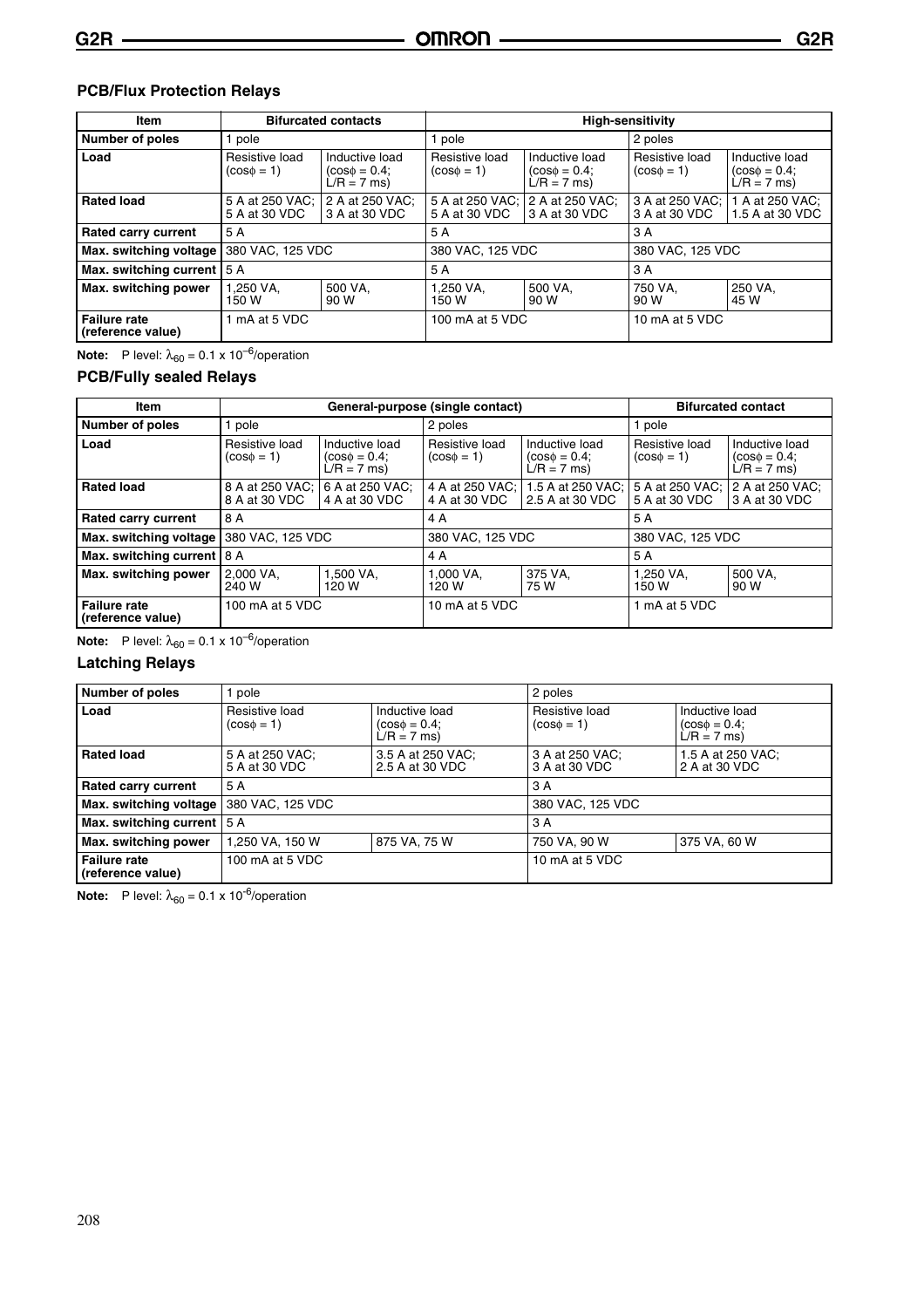#### ■ **Characteristics**

#### **Standard Relays**

| Item                        | 1 pole                                                                                                                                                                                                                                                                                                                                          | 2 poles            |  |  |  |  |
|-----------------------------|-------------------------------------------------------------------------------------------------------------------------------------------------------------------------------------------------------------------------------------------------------------------------------------------------------------------------------------------------|--------------------|--|--|--|--|
| <b>Contact resistance</b>   | 30 m $\Omega$ max. (high-capacity type: 100 m $\Omega$ max.)                                                                                                                                                                                                                                                                                    | 50 m $\Omega$ max. |  |  |  |  |
| Operate (set) time          | $15$ ms max.                                                                                                                                                                                                                                                                                                                                    |                    |  |  |  |  |
| Release (reset) time        | AC: 10 ms max.; DC: 5 ms max.                                                                                                                                                                                                                                                                                                                   |                    |  |  |  |  |
| Max. operating frequency    | Mechanical: 18,000 operations/hr<br>1,800 operations/hr (under rated load)<br>Electrical:                                                                                                                                                                                                                                                       |                    |  |  |  |  |
| Insulation resistance       | 1,000 M $\Omega$ min. (at 500 VDC)                                                                                                                                                                                                                                                                                                              |                    |  |  |  |  |
| Dielectric strength         | 5,000 VAC, 50/60 Hz for 1 min between coil and<br>5,000 VAC, 50/60 Hz for 1 min between coil and<br>contacts<br>contacts<br>1,000 VAC, 50/60 Hz for 1 min between contacts<br>3,000 VAC, 50/60 Hz for 1 min between contacts<br>of different polarity<br>of same polarity<br>1,000 VAC, 50/60 Hz for 1 min between contacts<br>of same polarity |                    |  |  |  |  |
| <b>Vibration resistance</b> | Destruction: 10 to 55 to 10 Hz, 0.75-mm single amplitude (1.5-mm double amplitude)<br>Malfunction: 10 to 55 to 10 Hz, 0.75-mm single amplitude (1.5-mm double amplitude)                                                                                                                                                                        |                    |  |  |  |  |
| <b>Shock resistance</b>     | Destruction: 1,000 m/s <sup>2</sup><br>Malfunction: 200 m/s <sup>2</sup> when energized; 100m/s <sup>2</sup> when no energized                                                                                                                                                                                                                  |                    |  |  |  |  |
| <b>Endurance</b>            | Mechanical: AC coil: 10,000,000 operations min.;<br>DC coil: 20,000,000 operations min. (at 18,000 operations/hr)<br>100,000 operations min. (at 1,800 operations/hr under rated load)<br>Electrical:                                                                                                                                           |                    |  |  |  |  |
| <b>Ambient temperature</b>  | Operating: $-40^{\circ}$ C to 70 $^{\circ}$ C (with no icing)                                                                                                                                                                                                                                                                                   |                    |  |  |  |  |
| <b>Ambient humidity</b>     | Operating: 5% to 85%                                                                                                                                                                                                                                                                                                                            |                    |  |  |  |  |
| Weight                      | Approx. 17 g                                                                                                                                                                                                                                                                                                                                    |                    |  |  |  |  |

**Note:** Values in the above table are the initial values.

#### **Double-winding Latching Relays**

| Item                        | 1 pole                                                                                                                                                                                       | 2 poles                                                                                                                                                                                                                                                             |  |  |  |
|-----------------------------|----------------------------------------------------------------------------------------------------------------------------------------------------------------------------------------------|---------------------------------------------------------------------------------------------------------------------------------------------------------------------------------------------------------------------------------------------------------------------|--|--|--|
| <b>Contact resistance</b>   | 30 m $\Omega$ max.                                                                                                                                                                           | 50 m $\Omega$ max.                                                                                                                                                                                                                                                  |  |  |  |
| Set time                    | 20 ms max.                                                                                                                                                                                   |                                                                                                                                                                                                                                                                     |  |  |  |
| <b>Reset time</b>           | 20 ms max.                                                                                                                                                                                   |                                                                                                                                                                                                                                                                     |  |  |  |
| Min. set/reset signal width | 30 ms max.                                                                                                                                                                                   |                                                                                                                                                                                                                                                                     |  |  |  |
| Max. operating frequency    | Mechanical: 18,000 operations/hr<br>Electrical: 1,800 operations/hr (under rated load)                                                                                                       |                                                                                                                                                                                                                                                                     |  |  |  |
| Insulation resistance       | 1,000 M $\Omega$ min. (at 500 VDC)                                                                                                                                                           |                                                                                                                                                                                                                                                                     |  |  |  |
| Dielectric strength         | 5,000 VAC, 50/60 Hz for 1 min between coil and<br>contacts<br>1,000 VAC, 50/60 Hz for 1 min between contacts<br>of same pole;<br>1,000 VAC, 50/60 Hz for 1 min between set and<br>reset coil | 5,000 VAC, 50/60 Hz for 1 min between coil and<br>contacts<br>3,000 VAC, 50/60 Hz for 1 min between contacts<br>of different poles<br>1,000 VAC, 50/60 Hz for 1 min between contacts<br>of same pole<br>1,000 VAC, 50/60 Hz for 1 min between set and<br>reset coil |  |  |  |
| <b>Vibration resistance</b> | Destruction: 10 to 55 to 10 Hz, 0.75-mm single amplitude (1.5-mm double amplitude)<br>Malfunction: 10 to 55 to 10 Hz, 0.75-mm single amplitude (1.5-mm double amplitude)                     |                                                                                                                                                                                                                                                                     |  |  |  |
| <b>Shock resistance</b>     | Destruction: $1,000 \text{ m/s}^2$ (approx. 100G)<br>Malfunction: Set: 500 m/s <sup>2</sup> (approx. 50G); 200m/s <sup>2</sup> (approx. 20G)<br>100 m/s <sup>2</sup> (approx. 10G)<br>Reset: |                                                                                                                                                                                                                                                                     |  |  |  |
| <b>Endurance</b>            | Mechanical: 10,000,000 operations min (at 18,000 operations/hr)<br>100,000 operations min. (at 1,800 operations/hr under rated load)<br>Electrical:                                          |                                                                                                                                                                                                                                                                     |  |  |  |
| <b>Ambient temperature</b>  | Operating: $-40^{\circ}$ C to 70 $^{\circ}$ C (with no icing)                                                                                                                                |                                                                                                                                                                                                                                                                     |  |  |  |
| <b>Ambient humidity</b>     | Operating: 5% to 85%                                                                                                                                                                         |                                                                                                                                                                                                                                                                     |  |  |  |
| Weight                      | Approx. 17 g (Quick-connect type: approx. 20 g)                                                                                                                                              |                                                                                                                                                                                                                                                                     |  |  |  |

**Note:** Values in the above table are the initial values.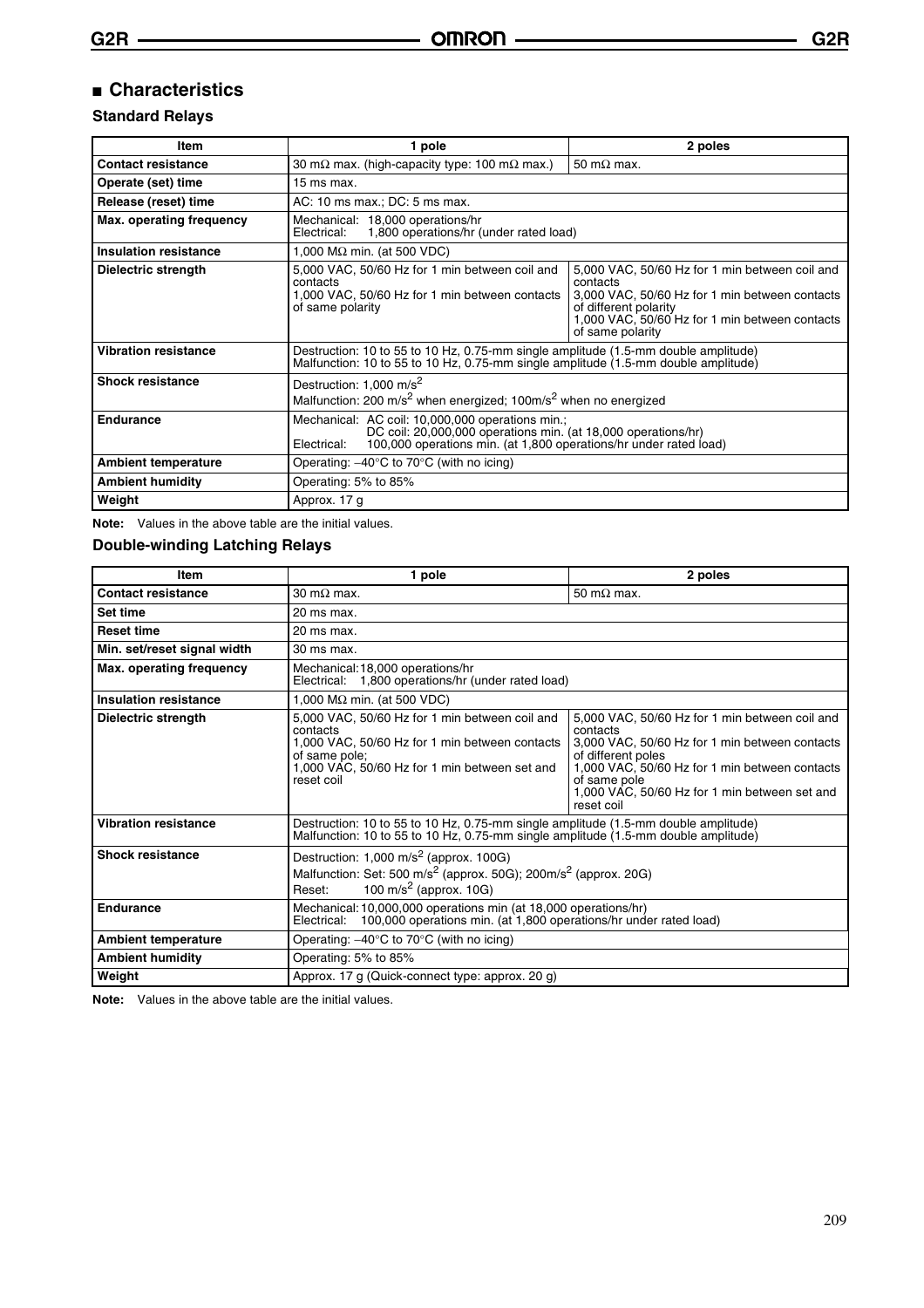### ■ **Approved Standards**

#### **UL 508 (File No. E41643)**

| Model                                           | <b>Contact form</b> | <b>Coil ratings</b>          | <b>Contact ratings</b>                                                                  |
|-------------------------------------------------|---------------------|------------------------------|-----------------------------------------------------------------------------------------|
| $G2R-1$<br>G2R-14<br>$G2R-1-H$<br>G2R-1-T       | <b>SPDT</b>         | 3 to 110 VDC<br>3 to 240 VAC | 10 A, 30 VDC (resistive)<br>10 A, 250 VAC (general use)<br>TV-3 (NO contact only)       |
| $G2R-1A$<br>G2R-1A4<br>$G2R-1A-H$<br>$G2R-1A-T$ | SPST-NO             |                              |                                                                                         |
| G2R-1-E                                         | <b>SPDT</b>         |                              | 16 A, 30 VDC (resistive, NO contact only)                                               |
| $G2R-1A-E$                                      | SPST-NO             |                              | 16 A, 250 VAC (general use, NO contact only)<br>TV-3 (NO contact only); 1/3 hp, 120 VAC |
| $G2R-2$<br>G2R-24<br>$G2R-2-H$                  | <b>DPDT</b>         |                              | 5 A, 30 VDC (resistive)<br>5 A, 250 VAC (general use)<br>TV-3 (NO contact only)         |
| G2R-2A<br>G2R-2A4<br>$G2R-2A-H$                 | DPST-NO             |                              |                                                                                         |
| G <sub>2</sub> R-1A-ASI                         | SPST-NO             |                              | 10 A, 30 VDC (resistive)<br>10 A, 250 VAC (general use)<br>TV-5/TV-8 (NO contact only)  |

#### **CSA 22.2 No.0, No.14 (File No. LR31928)**

| Model                                       | <b>Contact form</b> | <b>Coil ratings</b>          | <b>Contact ratings</b>                                                                             |
|---------------------------------------------|---------------------|------------------------------|----------------------------------------------------------------------------------------------------|
| G2R-1<br>G2R-14<br>$G2R-1-H$<br>$G2R-1-T$   | <b>SPDT</b>         | 3 to 110 VDC<br>3 to 240 VAC | 10 A, 30 VDC (resistive)<br>10 A, 250 VAC (general use)<br>T-3 (NO contact only)                   |
| G2R-1A<br>G2R-1A4<br>$G2R-1A-H$<br>G2R-1A-T | SPST-NO             |                              |                                                                                                    |
| $G2R-1-E$                                   | <b>SPDT</b>         |                              | 16 A, 30 VDC (resistive, N.O only)                                                                 |
| $G2R-1A-E$                                  | SPST-NO             |                              | 16 A, 250 VAC (general use, NO contact only)<br>TV-3 (NO contact only)                             |
| $G2R-2$<br>G2R-24<br>G2R-2-H                | <b>DPDT</b>         |                              | 5 A, 30 VDC (resistive)<br>5 A, 250 VAC (general use)<br>TV-3 (NO contact only)                    |
| G2R-2A<br>G2R-2A4<br>G2R-2A-H               | DPST-NO             |                              |                                                                                                    |
| G2R-1A-ASI                                  | SPST-NO             |                              | 10 A, 30 VDC (resistive)<br>10 A, 250 VAC (general use)<br>TV-8 (NO contact only); 1/4 hp, 125 VAC |

#### **SEV**

| <b>Contact form</b> | <b>Coil ratings</b>          | <b>Contact ratings</b>                                                                                                |
|---------------------|------------------------------|-----------------------------------------------------------------------------------------------------------------------|
| pole                | 3 to 110 VDC<br>3 to 240 VAC | 16 A, 250 VAC1 (AgSnIn contact)<br>16 A, 30 VDC1 (AgSnIn contact)<br>10 A. 250 VAC1<br>5 A. 250 VAC3<br>10 A. 30 VDC1 |
| 2 poles             | 3 to 110 VDC<br>3 to 240 VAC | 5 A. 250 VAC1<br>2 A, 380 VAC1<br>5 A, 30 VDC1                                                                        |

#### **SEMKO**

| <b>Contact form</b> | <b>Coil ratings</b>          | <b>Contact ratings</b>                                                       |
|---------------------|------------------------------|------------------------------------------------------------------------------|
| pole                | 3 to 110 VDC<br>6 to 240 VAC | 10/80 A. 250 VAC<br>l 3/100 A. 250 VAC<br>16/128 A, 250 VAC (AgSnIn contact) |
| 2 poles             |                              | 5/40 A, 250 VAC                                                              |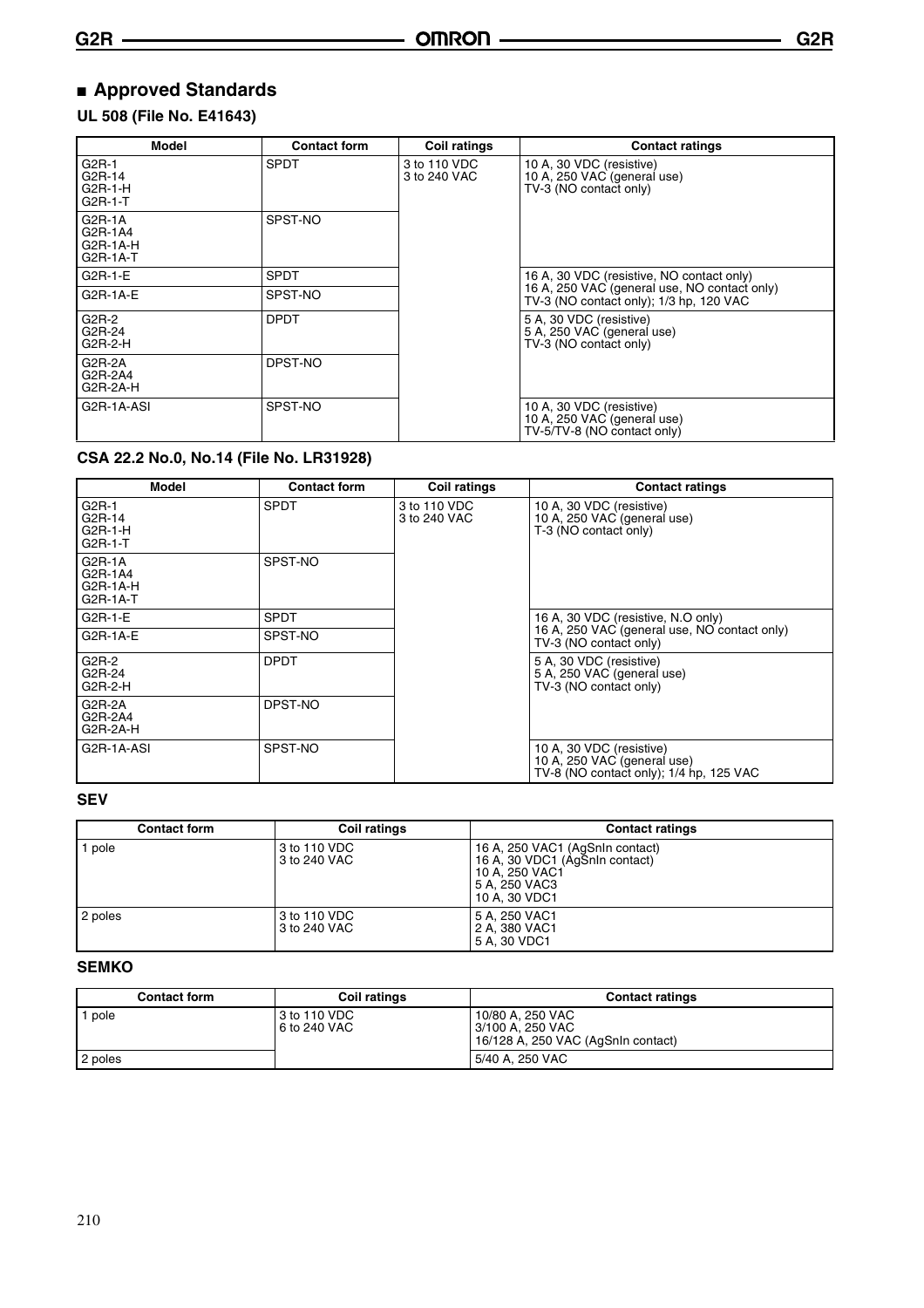| <b>Contact form</b> | Coil ratings                                                                         | <b>Contact ratings</b>                                                                                                          |  |
|---------------------|--------------------------------------------------------------------------------------|---------------------------------------------------------------------------------------------------------------------------------|--|
| pole                | 3 to 110 VDC, 6 VAC to 240 VAC<br>(for Standard coil)<br>3 to 48 VDC (for K, U coil) | $10 A, 250 VAC (cos\phi = 1.0)$<br>10 A, 30 VDC (0 ms)<br>16 A, 250 VAC $(cos\phi = 1.0)$ (AgSnIn contact)                      |  |
| 2 poles             | 3 to 70 VDC (for H coil)                                                             | $8 A$ , 250 VAC (cos $\phi = 0.4$ )<br>$5 A, 250 VAC (cos\phi = 1.0)$<br>5 A, 30 VDC (0 ms)<br>2.5 A, 250 VAC $(cos\phi = 0.4)$ |  |

#### **VDE (EN61810-1), IMQ**

| <b>Contact form</b> | Coil ratings                                                                                                                                       | <b>Contact ratings</b>                                             |
|---------------------|----------------------------------------------------------------------------------------------------------------------------------------------------|--------------------------------------------------------------------|
| pole                | 5, 6, 9, 12, 18, 24, 48, 60, 100, 110 VDC<br>12, 18, 24, 48, 50, 100/(110), 110, 120, 200/(220), 220, 230, 10 A, 30 VDC (0 ms)<br><b>240 VAC</b>   | 10 A, 250 VAC $(cos\phi = 1.0)$<br>16 A, 250 VAC $(cos\phi = 1.0)$ |
| 2 poles             | 5, 6, 9, 12, 18, 24, 48, 60, 100, 110 VDC<br>l 12, 18, 24, 48, 50, 100/(110), 110, 120, 200/(220), 220, 230, 15 A, 30 VDC (0 ms)<br><b>240 VAC</b> | $5 A, 250 VAC (cos\phi = 1.0)$                                     |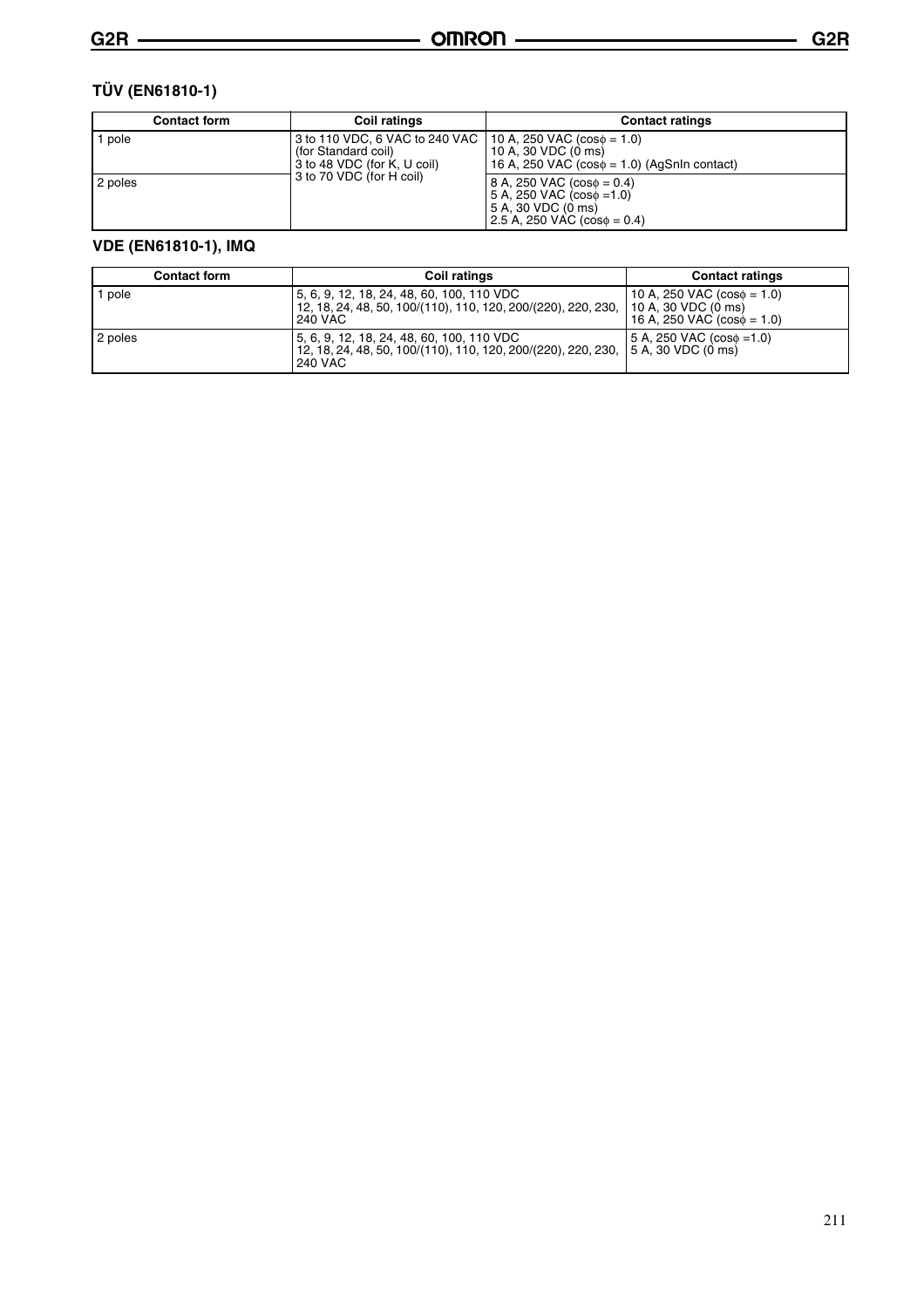## Engineering Data



Switching voltage (V) Switching voltage (V)

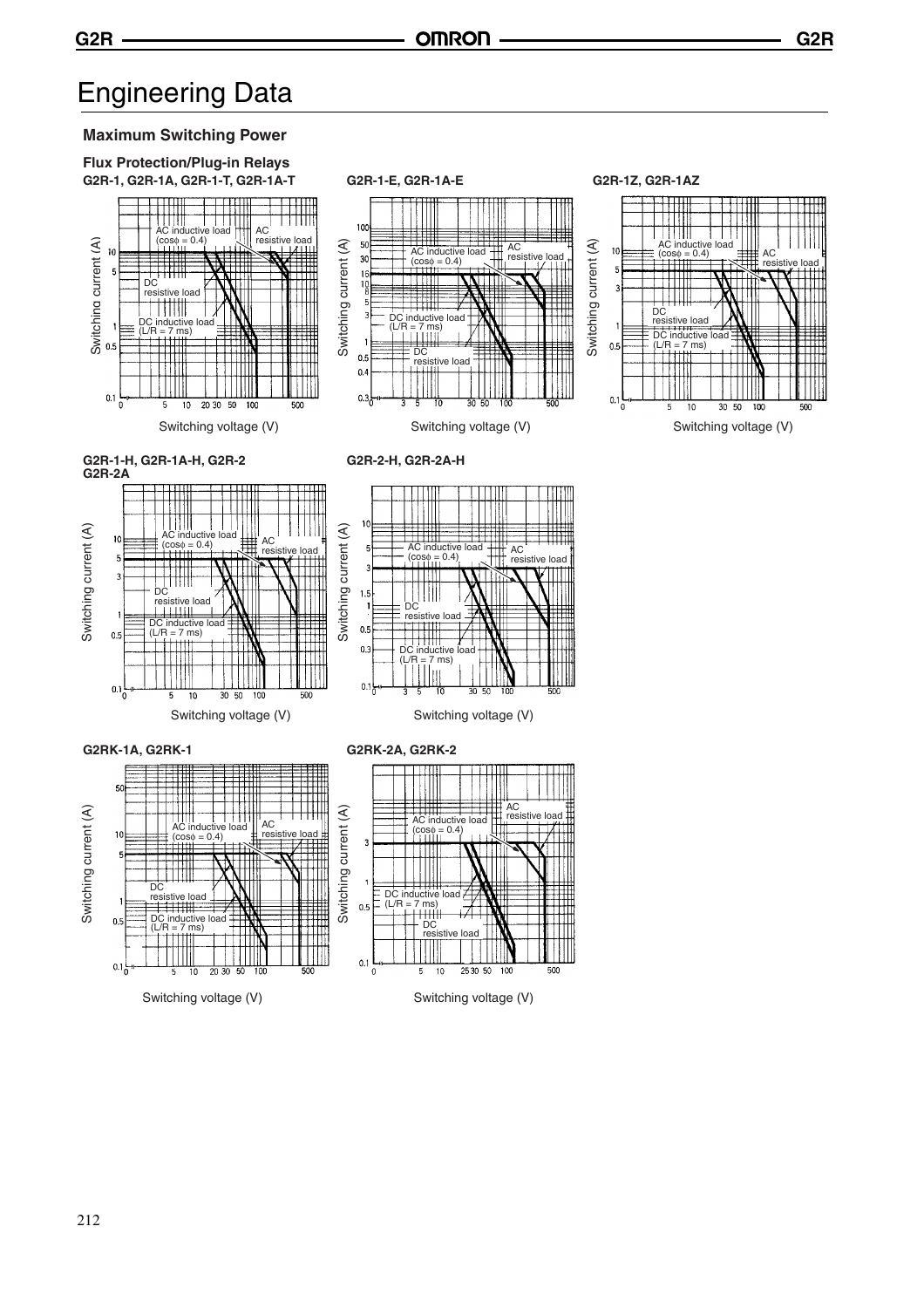

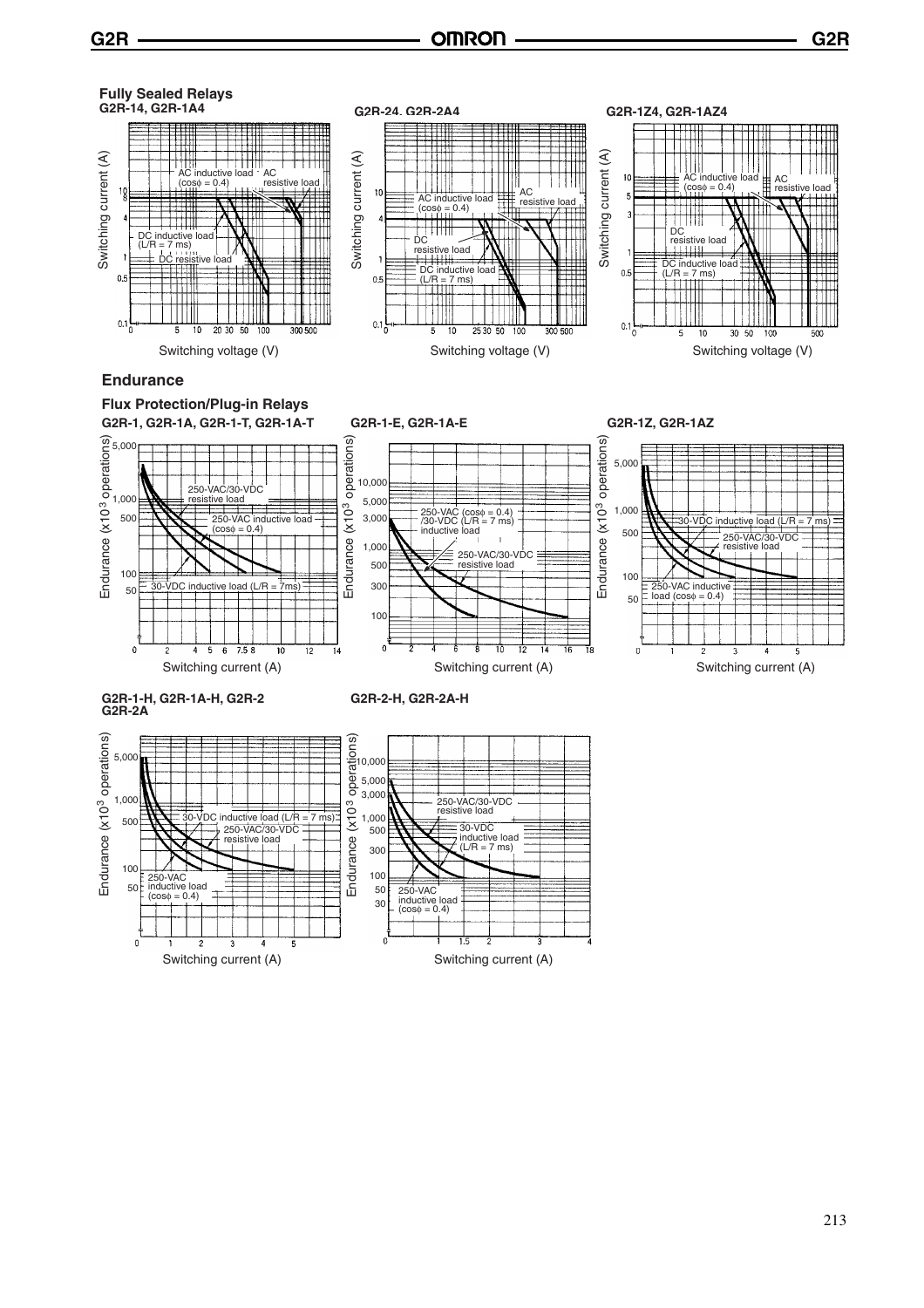**G2R G2R**



**Ambient Temperature vs Maximum Coil Voltage**



**Note:** The maximum coil voltage refers to the maxi-mum value in a varying range of operating power voltage, not a continuous voltage.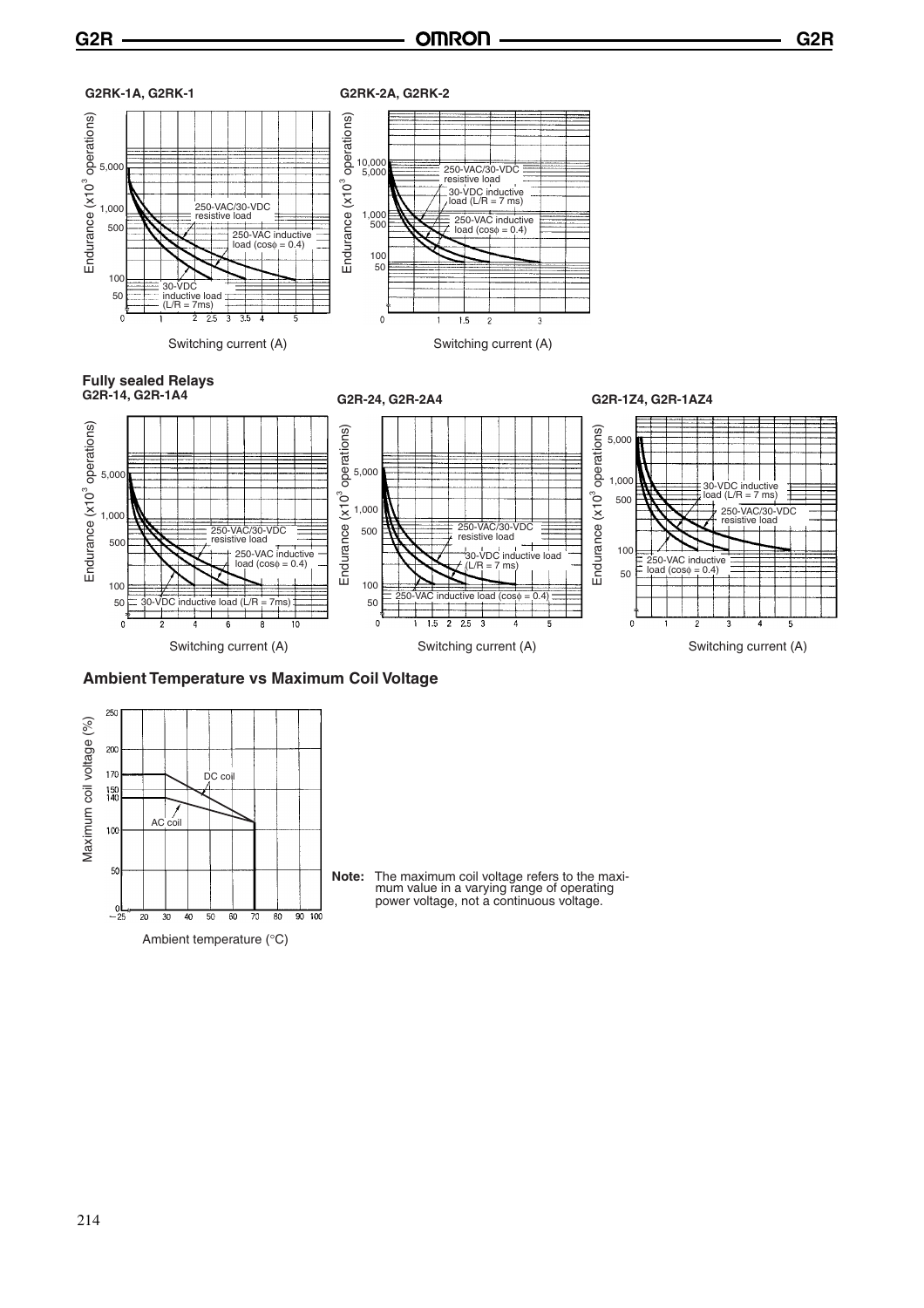**G2R G2R**

Five, 1.3-dia. holes

Four, 1.3-dia. holes

(2.7)

Eight, 1.3-dia. holes

### **Dimensions**

**Note: 1.** All units are in millimeters unless otherwise indicated.

**2.** Orientation marks are indicated as follows:  $\mathcal{L}$ 



(2.7)

Six, 1.3-dia. holes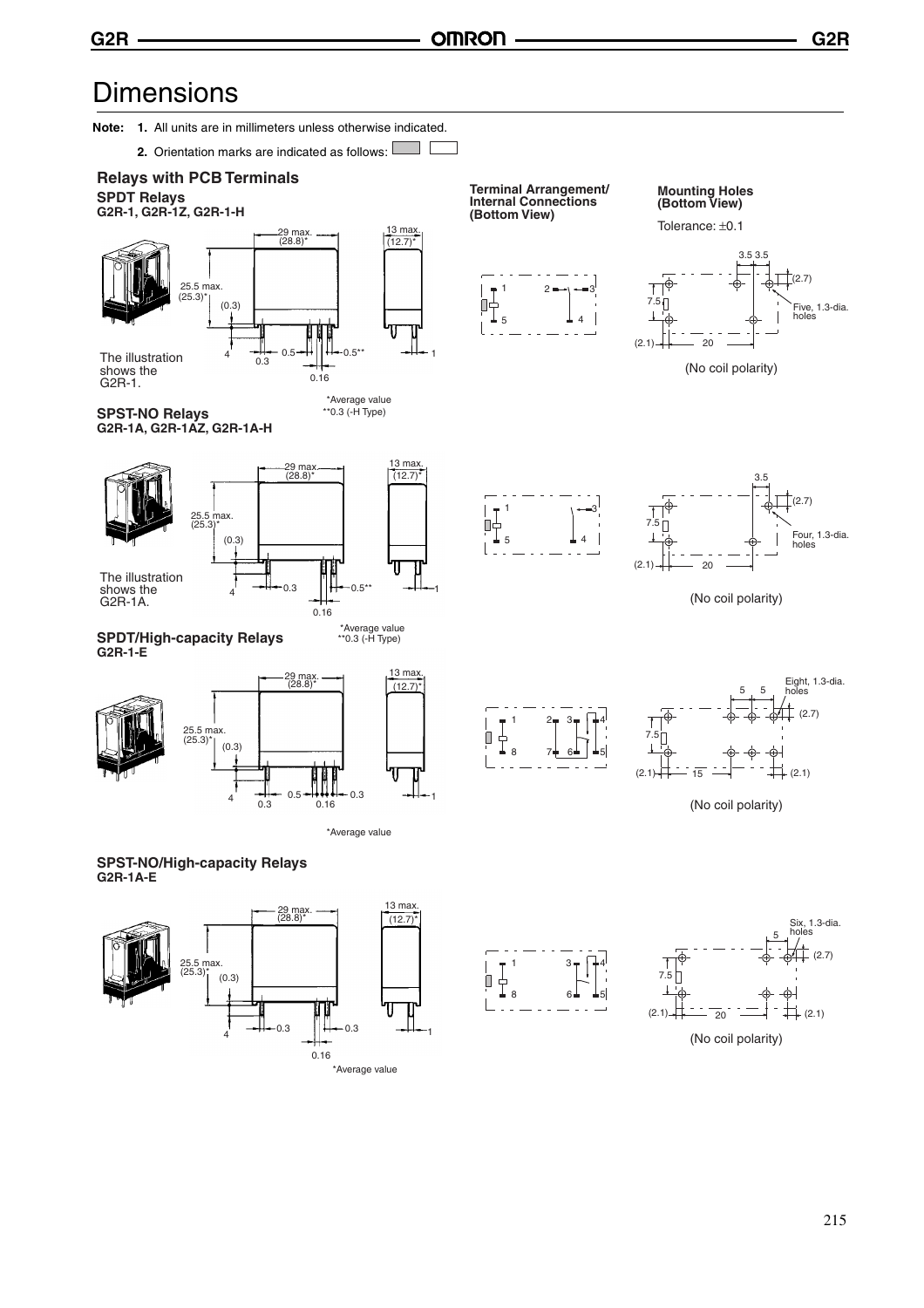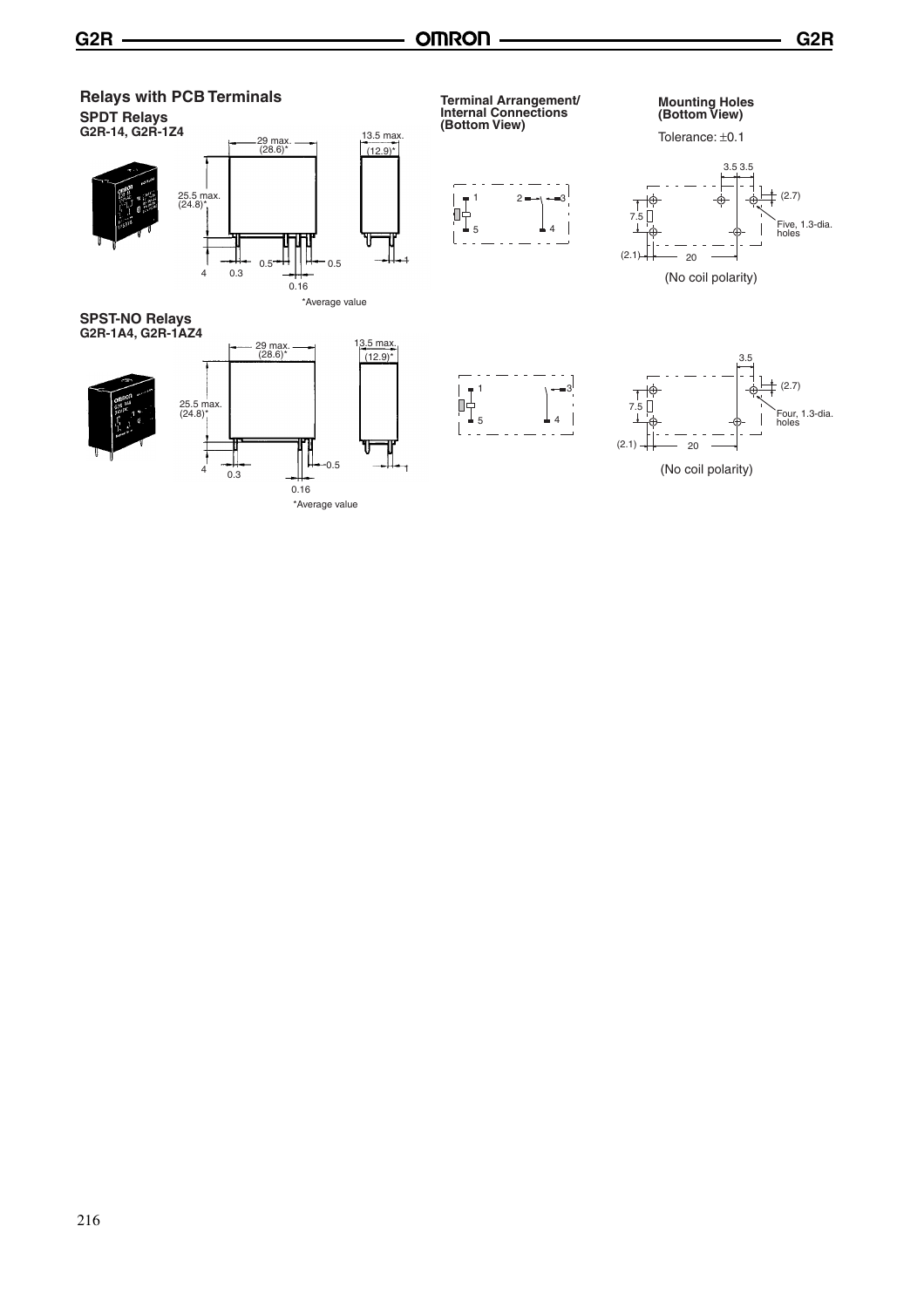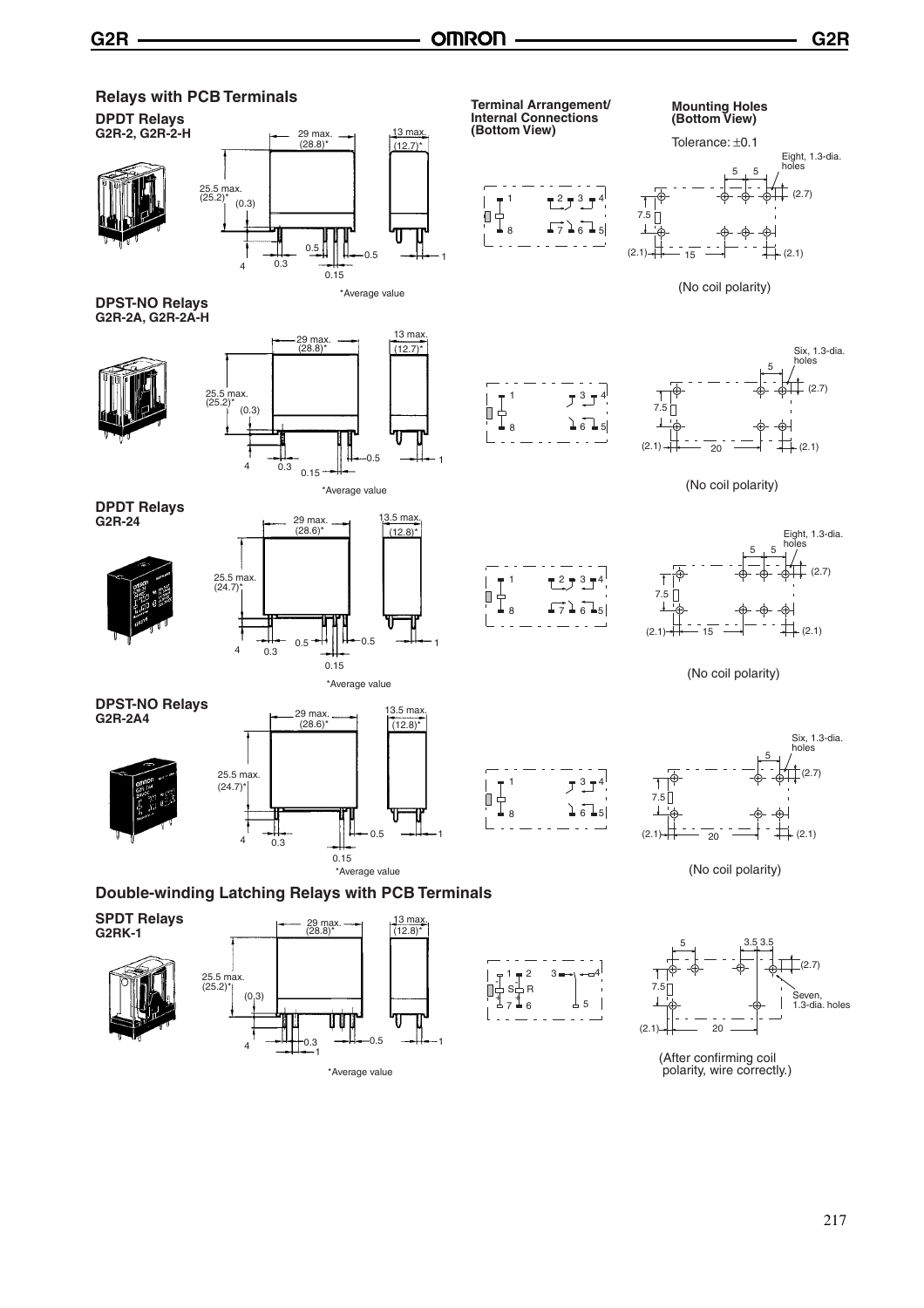